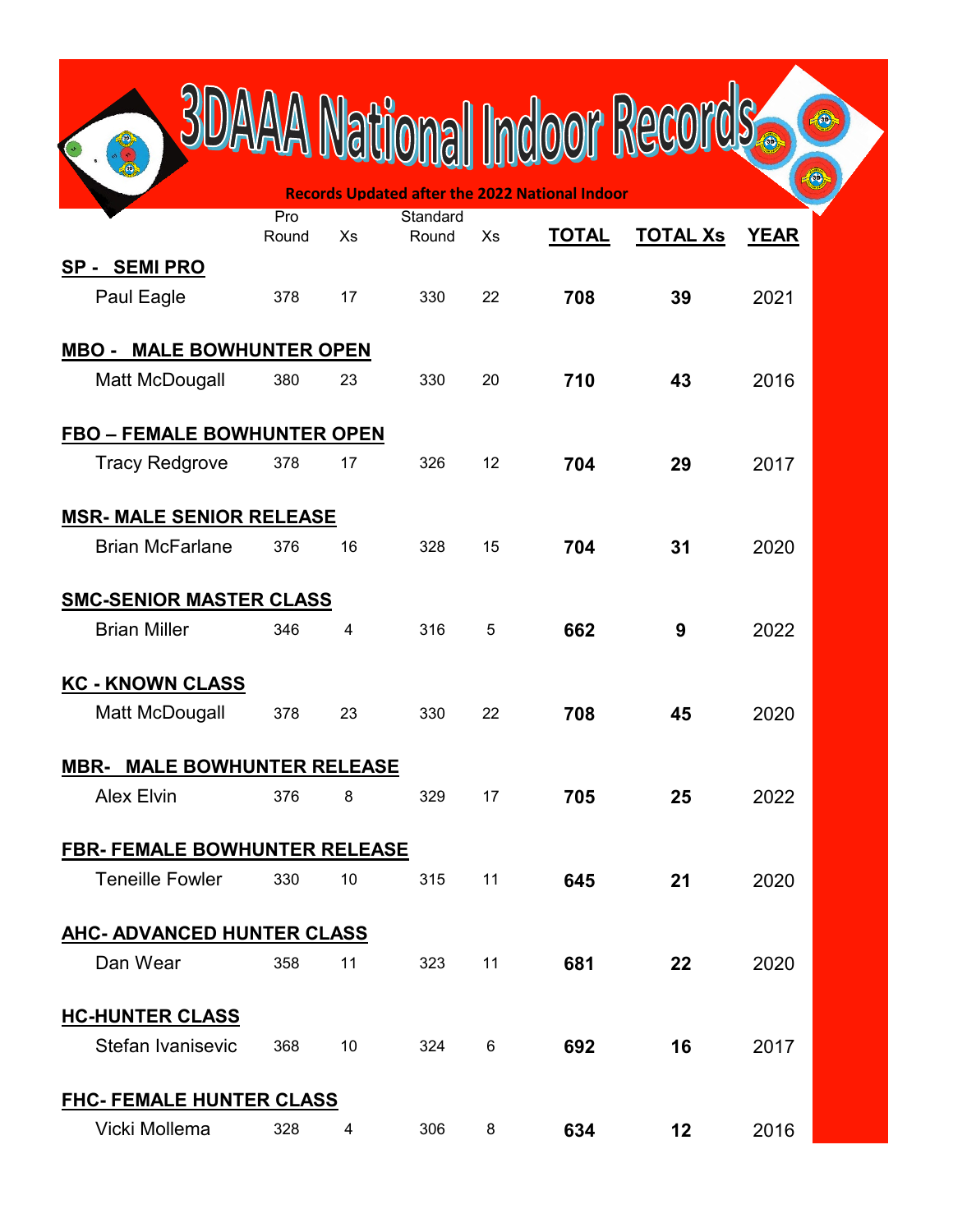|                                                   |       |                |          |    | A National Indoor Reco                                |                 |             |  |
|---------------------------------------------------|-------|----------------|----------|----|-------------------------------------------------------|-----------------|-------------|--|
|                                                   | Pro   |                | Standard |    | <b>Records Updated after the 2022 National Indoor</b> |                 |             |  |
|                                                   | Round | Xs             | Round    | Xs | <b>TOTAL</b>                                          | <b>TOTAL Xs</b> | <b>YEAR</b> |  |
| <b>MBF- MALE BOWHUNTER FINGERS</b>                |       |                |          |    |                                                       |                 |             |  |
| Dwayne Callon                                     | 308   | 1              | 308      | 1  | 616                                                   | $\mathbf{2}$    | 2022        |  |
| FBF- FEMALE BOWHUNTER FINGERS                     |       |                |          |    |                                                       |                 |             |  |
| Joanne Bogie                                      | 312   | $\overline{2}$ | 314      | 5  | 626                                                   | $\overline{7}$  | 2019        |  |
| <b>MCU-MALE COMPOUND UNAIDED</b>                  |       |                |          |    |                                                       |                 |             |  |
| <b>Matt Hatch</b>                                 | 306   | 3              | 303      | 1  | 609                                                   | 4               | 2015        |  |
| <b>FBU-FEMALE BOWHUNTER UNAIDED</b>               |       |                |          |    |                                                       |                 |             |  |
| <b>Bec Hatch</b>                                  | 300   | 0              | 294      | 0  | 594                                                   | 0               | 2016        |  |
|                                                   |       |                |          |    |                                                       |                 |             |  |
| <b>RU-RECURVE UNAIDED</b><br><b>Mark Bartlett</b> | 316   | 1              | 298      | 3  | 614                                                   | 4               | 2021        |  |
|                                                   |       |                |          |    |                                                       |                 |             |  |
| <b>TRAD- TRADITIONAL</b>                          |       |                |          |    |                                                       |                 |             |  |
| <b>Daniel Ross</b>                                | 308   | 4              | 293      | 5  | 601                                                   | 9               | 2022        |  |
| <u>YMR 13-14- YOUTH MALE RELEASE</u>              |       |                |          |    |                                                       |                 |             |  |
| Josie Hatch                                       | 364   | 11             | 318      | 9  | 682                                                   | 20              | 2020        |  |
| YMR 15-17- YOUTH MALE RELEASE                     |       |                |          |    |                                                       |                 |             |  |
| Remy Leonard                                      | 378   | 21             | 330      | 26 | 708                                                   | 47              | 2016        |  |
| <b>YU- YOUTH UNAIDED</b>                          |       |                |          |    |                                                       |                 |             |  |
| <b>Brodie Hatch</b>                               | 234   | $\pmb{0}$      | 248      | 1  | 482                                                   | 1               | 2016        |  |
| <b>YF- YOUTH FEMALE</b>                           |       |                |          |    |                                                       |                 |             |  |
| Ella Hugo                                         | 362   | 9              | 324      | 6  | 686                                                   | 15              | 2013        |  |